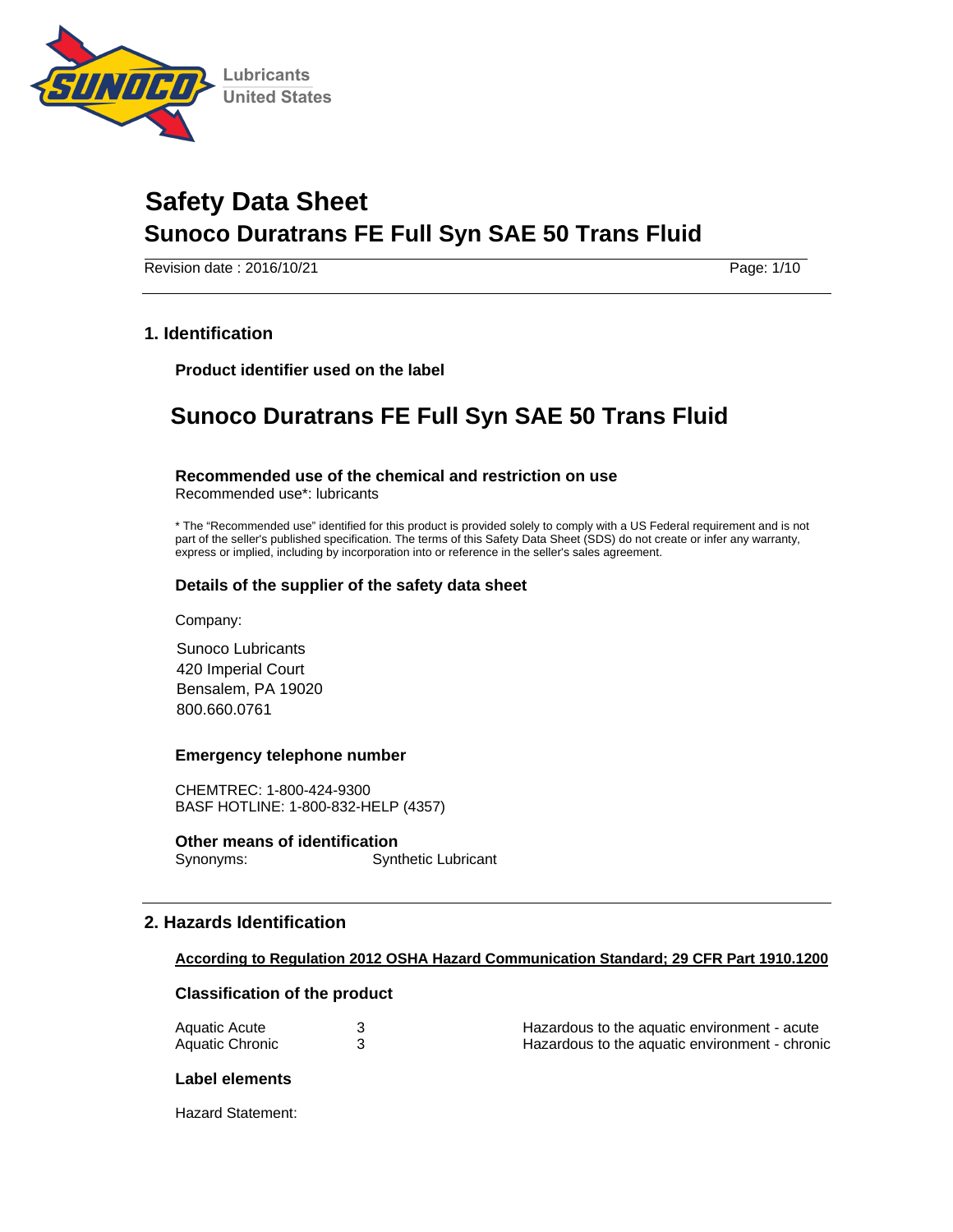Revision date : 2016/10/21 Page: 2/10

| H402<br>H412                                  | Harmful to aquatic life.<br>Harmful to aquatic life with long lasting effects.   |
|-----------------------------------------------|----------------------------------------------------------------------------------|
| <b>Precautionary Statements (Prevention):</b> |                                                                                  |
| P273                                          | Avoid release to the environment.                                                |
| Precautionary Statements (Disposal):          |                                                                                  |
| P501                                          | Dispose of contents/container to hazardous or special waste collection<br>point. |
|                                               |                                                                                  |

## **Hazards not otherwise classified**

If applicable information is provided in this section on other hazards which do not result in classification but which may contribute to the overall hazards of the substance or mixture.

Labeling of special preparations (GHS): Product contains the following components and may cause an allergic skin reaction: 1- Naphthalenamine, N-phenyl-

## **According to Regulation 1994 OSHA Hazard Communication Standard; 29 CFR Part 1910.1200**

#### **Emergency overview**

Low hazard for usual industrial or commercial handling.

## **3. Composition / Information on Ingredients**

## **According to Regulation 2012 OSHA Hazard Communication Standard; 29 CFR Part 1910.1200**

| <b>CAS Number</b> | Content (W/W)      | <b>Chemical name</b>                                 |
|-------------------|--------------------|------------------------------------------------------|
| 80939-62-4        | $>= 1.0 - < 3.0$ % | Amines, C11-14-branched alkyl, monohexyl and dihexyl |
|                   |                    | phosphates                                           |
| $90-30-2$         | $>= 0.1 - 0.2$ %   | 1-Naphthalenamine. N-phenyl-                         |

#### **According to Regulation 1994 OSHA Hazard Communication Standard; 29 CFR Part 1910.1200**

This product is not regarded as hazardous under current OSHA Hazard Communication standard; CFR 29 Part 1910.1200.

## **4. First-Aid Measures**

## **Description of first aid measures**

#### **General advice:**

Remove contaminated clothing.

#### **If inhaled:**

If difficulties occur after vapour/aerosol has been inhaled, remove to fresh air and seek medical attention.

#### **If on skin:**

Wash thoroughly with soap and water.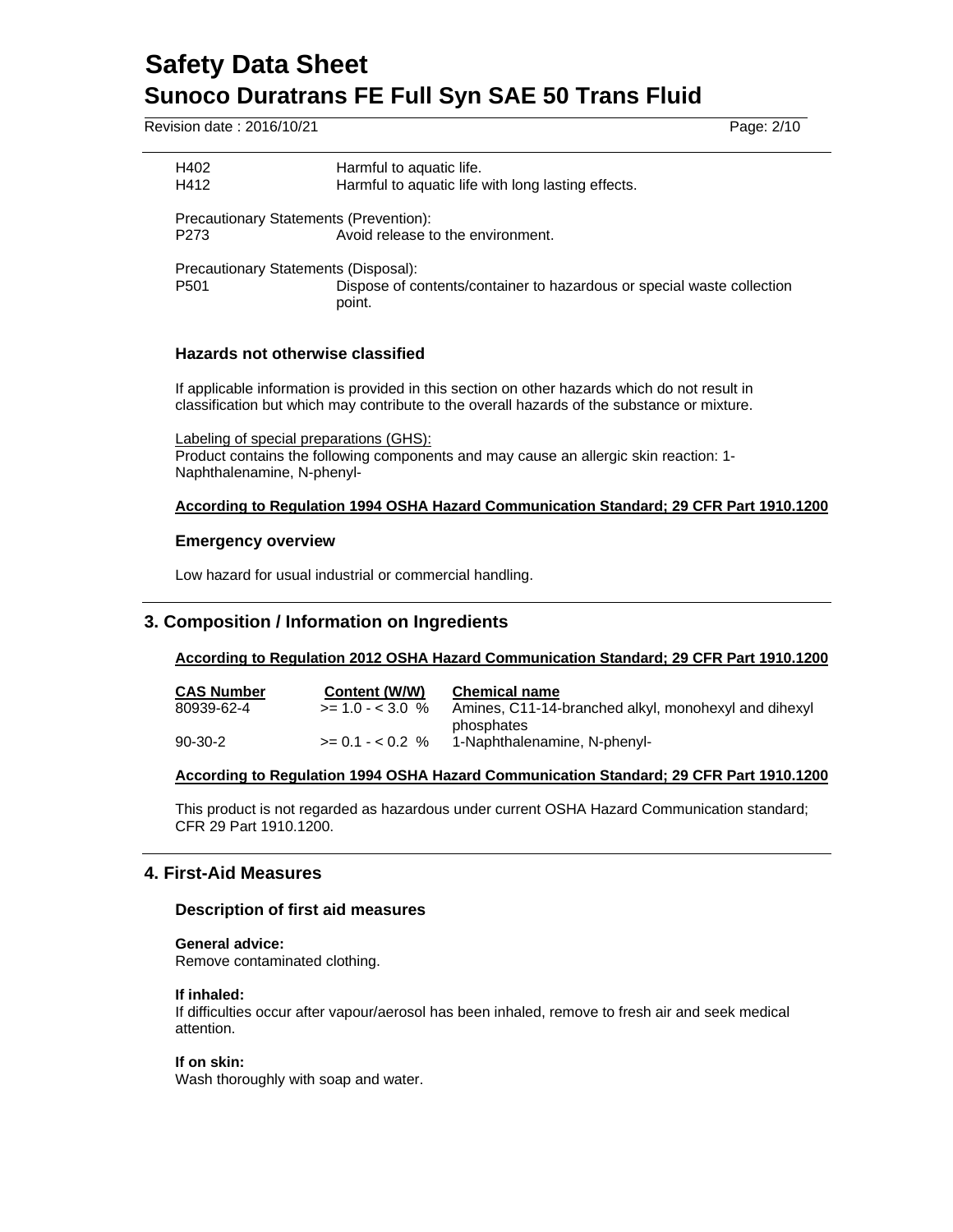Revision date : 2016/10/21 Page: 3/10

If irritation develops, seek medical attention.

#### **If in eyes:**

Wash affected eyes for at least 15 minutes under running water with eyelids held open.

If irritation develops, seek medical attention.

#### **If swallowed:**

Rinse mouth and then drink plenty of water. Do not induce vomiting. Immediate medical attention required.

#### **Most important symptoms and effects, both acute and delayed**

Symptoms: The most important known symptoms and effects are described in the labelling (see section 2) and/or in section 11.

Further important symptoms and effects are so far not known.

#### **Indication of any immediate medical attention and special treatment needed**

Note to physician

Treatment: Treat according to symptoms (decontamination, vital functions), no known specific antidote.

## **5. Fire-Fighting Measures**

## **Extinguishing media**

Suitable extinguishing media: water spray, dry powder, foam

Unsuitable extinguishing media for safety reasons: water jet

#### **Special hazards arising from the substance or mixture**

Hazards during fire-fighting: harmful vapours Evolution of fumes/fog. The substances/groups of substances mentioned can be released in case of fire.

#### **Advice for fire-fighters**

Protective equipment for fire-fighting: Wear a self-contained breathing apparatus.

#### **Further information:**

The degree of risk is governed by the burning substance and the fire conditions. Contaminated extinguishing water must be disposed of in accordance with official regulations.

## **6. Accidental release measures**

Further accidental release measures: High risk of slipping due to leakage/spillage of product.

Further accidental release measures: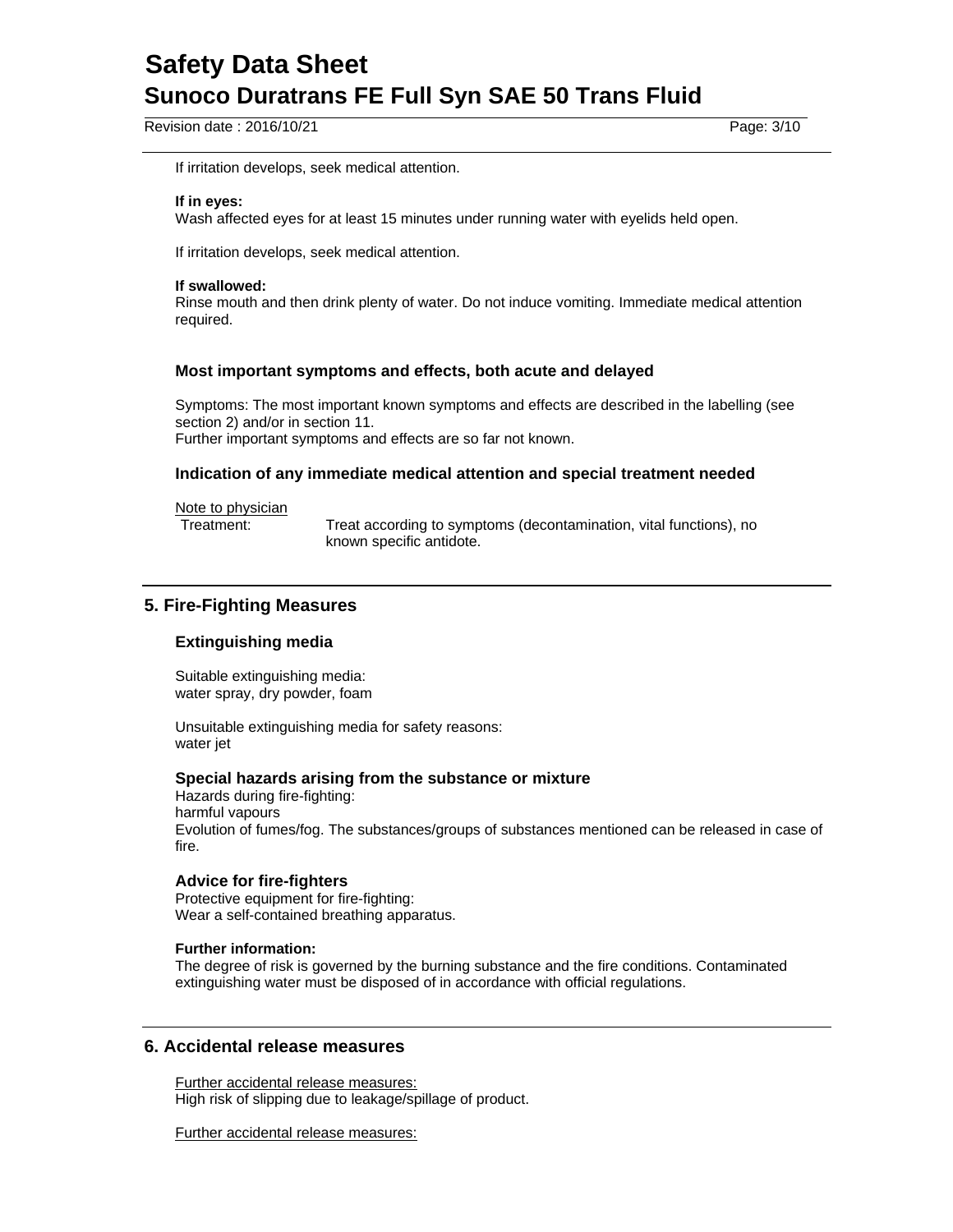Revision date : 2016/10/21 Page: 4/10

High risk of slipping due to leakage/spillage of product. Clean up spills immediately.

#### **Personal precautions, protective equipment and emergency procedures**

Use personal protective clothing. Keep people away and stay on the upwind side. Breathing protection required.

#### **Environmental precautions**

Contain contaminated water/firefighting water. Do not discharge into drains/surface waters/groundwater.

#### **Methods and material for containment and cleaning up**

For large amounts: Pump off product. For residues: Pick up with suitable absorbent material. Dispose of absorbed material in accordance with regulations.

## **7. Handling and Storage**

#### **Precautions for safe handling**

No special measures necessary provided product is used correctly.

Protection against fire and explosion: No special precautions necessary.

## **Conditions for safe storage, including any incompatibilities**

Further information on storage conditions: Keep container tightly closed and dry; store in a cool place.

## **8. Exposure Controls/Personal Protection**

#### **Advice on system design:**

No special precautions necessary.

#### **Personal protective equipment**

#### **Respiratory protection:**

Wear respiratory protection if ventilation is inadequate. Wear a NIOSH-certified (or equivalent) organic vapour/particulate respirator.

**Hand protection:** Chemical resistant protective gloves

**Eye protection:**  Safety glasses with side-shields.

**Body protection:**  Protective suit

#### **General safety and hygiene measures:**

Wear protective clothing as necessary to minimize contact. Handle in accordance with good industrial hygiene and safety practice. Segregate from foodstuffs. Hands and/or face should be washed before breaks and at the end of the shift. No eating, drinking, smoking or tobacco use at the place of work. Store work clothing separately.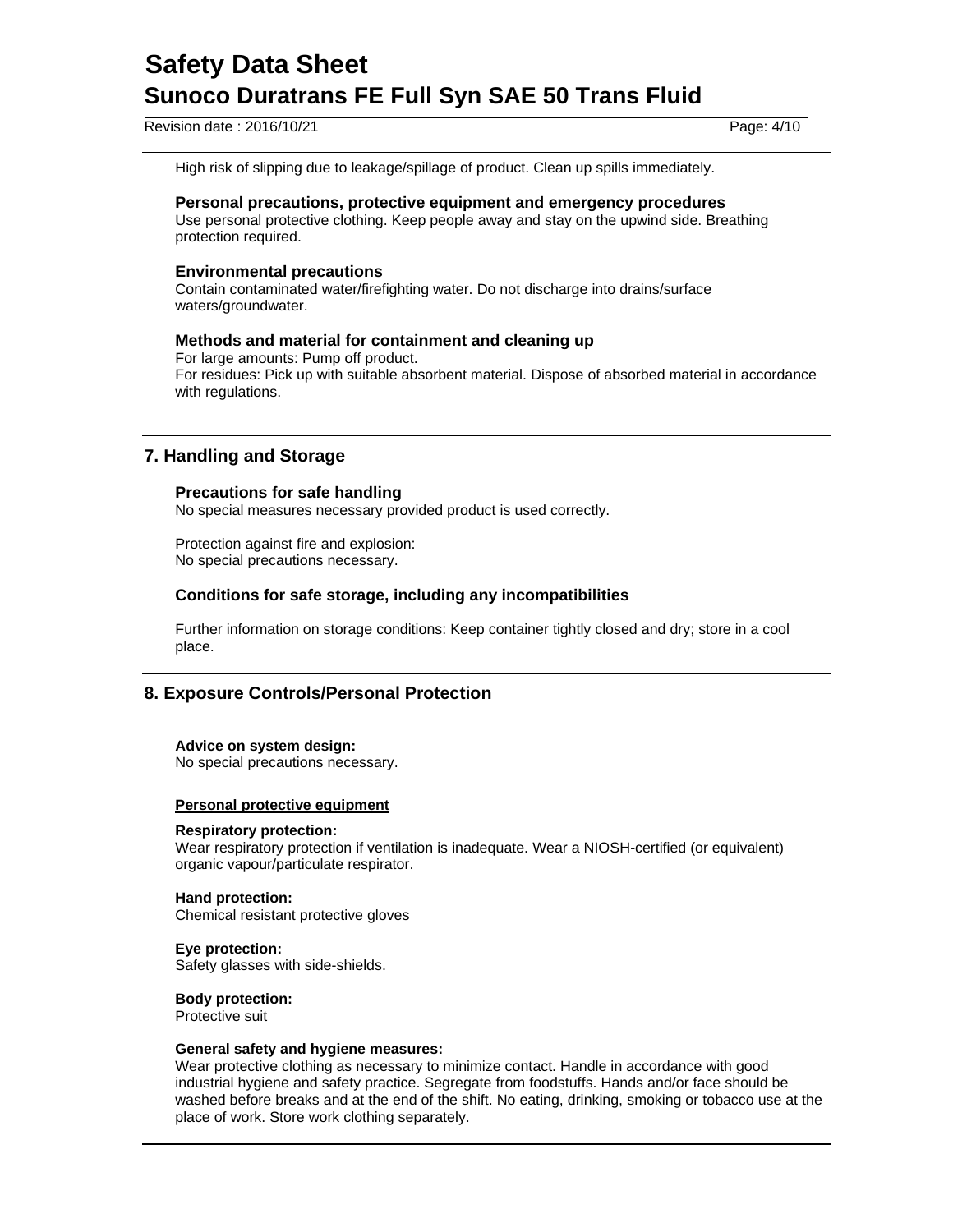Revision date : 2016/10/21 Page: 5/10

## **9. Physical and Chemical Properties**

| Form:                       | liquid                                    |                                                          |
|-----------------------------|-------------------------------------------|----------------------------------------------------------|
| Odour:                      | slight odour                              |                                                          |
| Odour threshold:            |                                           | No applicable information available.                     |
| Colour:                     | light amber                               |                                                          |
| pH value:                   |                                           | insoluble                                                |
| pour point:                 | $= -40.0$ °C                              | (ASTM D97)                                               |
| Boiling point:              |                                           | not determined                                           |
| Sublimation point:          |                                           | No applicable information available.                     |
| Flash point:                | $>= 190.00 °C$                            | (ASTM D92)                                               |
| Flammability:               | not flammable                             |                                                          |
| Lower explosion limit:      |                                           | For liquids not relevant for classification              |
|                             |                                           | and labelling. The lower explosion point                 |
|                             |                                           | may be 5 - 15 °C below the flash point.                  |
| Upper explosion limit:      |                                           | For liquids not relevant for classification              |
|                             |                                           | and labelling.                                           |
| Autoignition:               |                                           | not determined                                           |
| Vapour pressure:            |                                           | The product has not been tested.                         |
| Density:                    | $0.86$ g/cm3                              | (20 °C)                                                  |
|                             | $0.8500 - 0.9000$                         | $(15.6 °C)$ (ASTM D4052)                                 |
|                             | g/cm3                                     |                                                          |
| Relative density:           |                                           | No applicable information available.                     |
| Partitioning coefficient n- |                                           | Study scientifically not justified.                      |
| octanol/water (log Pow):    |                                           |                                                          |
| Self-ignition               |                                           | not self-igniting                                        |
| temperature:                |                                           |                                                          |
| Thermal decomposition:      | No decomposition if stored and handled as |                                                          |
|                             | prescribed/indicated.                     |                                                          |
| Viscosity, dynamic:         | $= 120,000.00$                            | (.40 °C)                                                 |
|                             | mPa*s                                     |                                                          |
| Viscosity, kinematic:       | 17.00 - 18.00                             | (100 °C) (ASTM D445)                                     |
|                             | mm2/s                                     |                                                          |
| Solubility in water:        |                                           | (25.0 °C) practically insoluble                          |
| Solubility (quantitative):  |                                           | No applicable information available.                     |
| Solubility (qualitative):   | No applicable information available.      |                                                          |
| Evaporation rate:           |                                           | Value can be approximated from Henry's                   |
|                             |                                           | Law Constant or vapor pressure.                          |
| Other Information:          |                                           | If necessary, information on other physical and chemical |
|                             | parameters is indicated in this section.  |                                                          |
|                             |                                           |                                                          |

## **10. Stability and Reactivity**

#### **Reactivity**

No hazardous reactions if stored and handled as prescribed/indicated.

Corrosion to metals: No corrosive effect on metal.

Oxidizing properties: not fire-propagating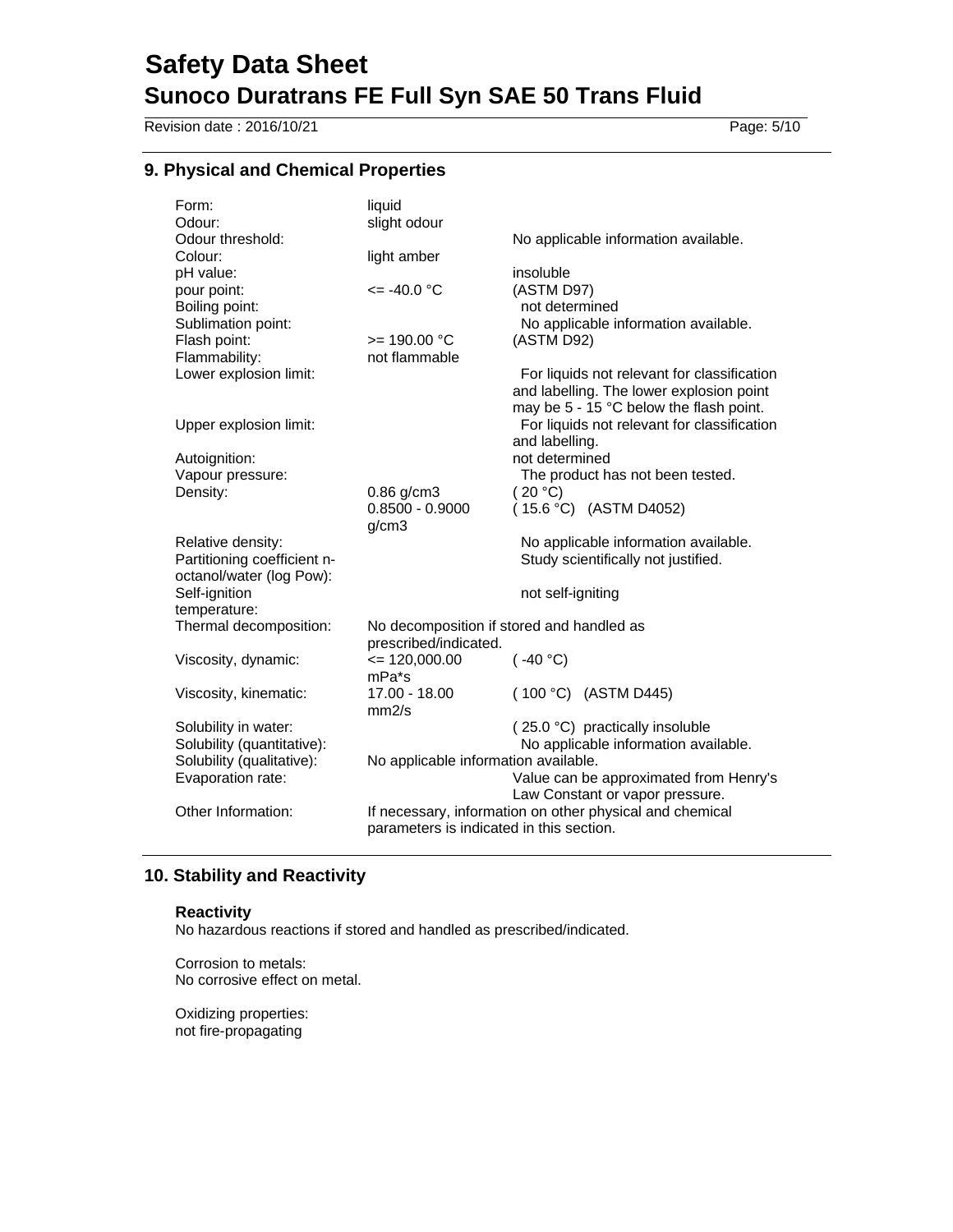Revision date : 2016/10/21 Page: 6/10

| Reactions with<br>water/air: | Reaction with:   | water |
|------------------------------|------------------|-------|
|                              | Flammable gases: | no    |
|                              | Toxic gases:     | no    |
|                              | Corrosive gases: | no    |
|                              | Smoke or fog:    | no    |
|                              | Peroxides:       | no    |
|                              |                  |       |
|                              | Reaction with:   | air   |
|                              | Flammable gases: | no    |
|                              | Toxic gases:     | no    |
|                              | Corrosive gases: | no    |
|                              | Smoke or fog:    | no    |
|                              | Peroxides:       | no    |
|                              |                  |       |

#### **Chemical stability**

The product is stable if stored and handled as prescribed/indicated.

| Peroxides: | $0.000\%$                               |
|------------|-----------------------------------------|
|            | The product does not contain peroxides. |

#### **Possibility of hazardous reactions**

No hazardous reactions when stored and handled according to instructions. The product is chemically stable.

#### **Conditions to avoid**

No special precautions other than good housekeeping of chemicals.

#### **Incompatible materials**

strong oxidizing agents, strong bases, strong acids

#### **Hazardous decomposition products**

Decomposition products:

Hazardous decomposition products: No hazardous decomposition products if stored and handled as prescribed/indicated.

Thermal decomposition: No decomposition if stored and handled as prescribed/indicated.

## **11. Toxicological information**

#### **Primary routes of exposure**

Routes of entry for solids and liquids are ingestion and inhalation, but may include eye or skin contact. Routes of entry for gases include inhalation and eye contact. Skin contact may be a route of entry for liquefied gases.

Primary routes of entry Inhalation. Dermal contact. Ingestion.

## **Acute Toxicity/Effects**

Acute toxicity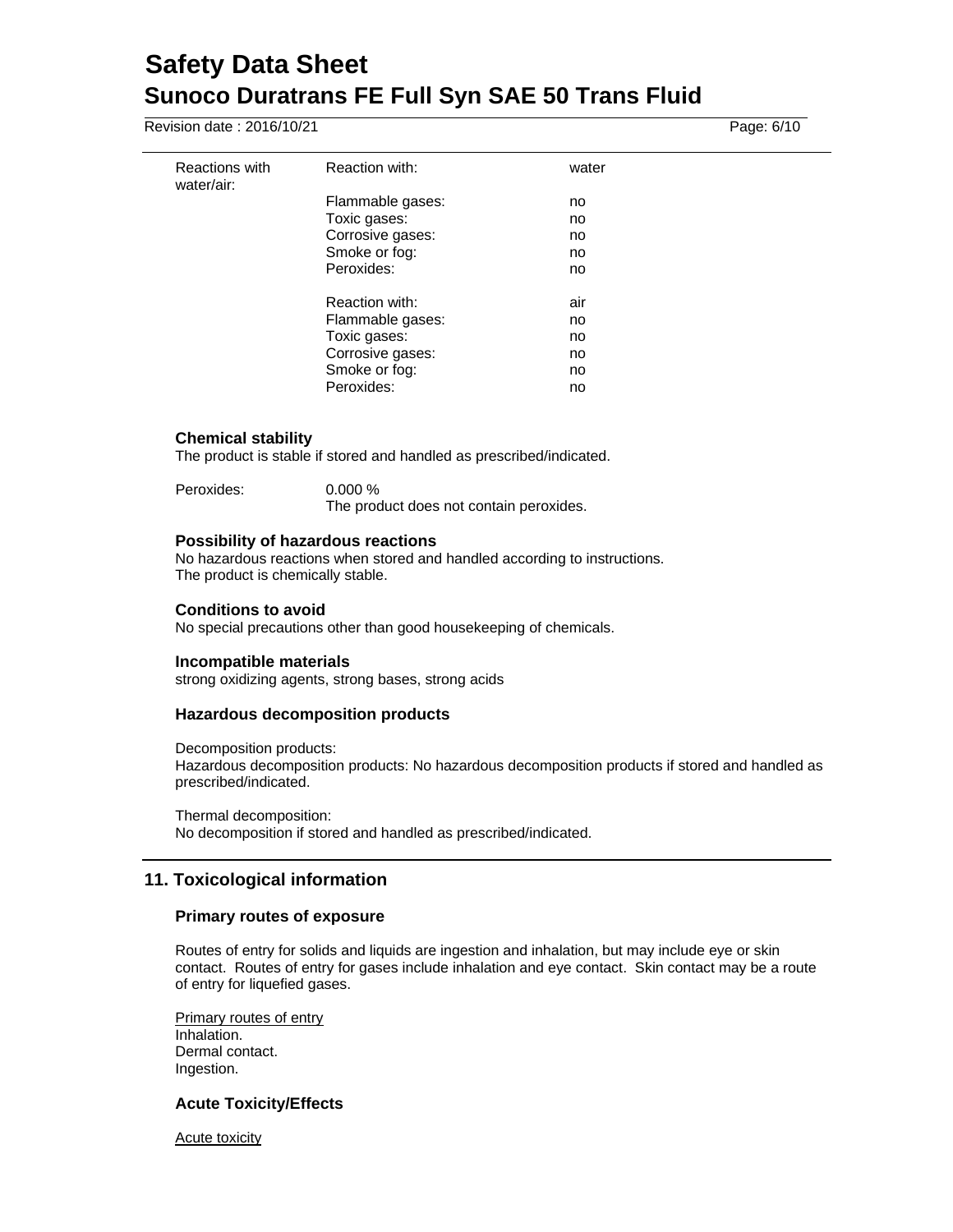Revision date : 2016/10/21 Page: 7/10

Assessment of acute toxicity: Virtually nontoxic after a single ingestion. May be harmful if swallowed in large quantities. May cause respiratory irritation.

**Oral** Type of value: LD50 Species: rat Value: > 2,000 mg/kg

Inhalation No applicable information available.

Dermal No applicable information available.

Assessment other acute effects No applicable information available.

Irritation / corrosion Assessment of irritating effects: May cause slight irritation.

Skin Species: rabbit Result: non-irritant

Eye Species: rabbit Result: non-irritant

**Sensitization** Assessment of sensitization: A sensitizing effect on particularly sensitive individuals cannot be excluded.

## **Chronic Toxicity/Effects**

Repeated dose toxicity Assessment of repeated dose toxicity: None known

Genetic toxicity Assessment of mutagenicity: Based on the ingredients, there is no suspicion of a mutagenic effect.

**Carcinogenicity** Assessment of carcinogenicity: The whole of the information assessable provides no indication of a carcinogenic effect.

Reproductive toxicity Assessment of reproduction toxicity: Based on the ingredients, there is no suspicion of a toxic effect on reproduction.

**Other Information** The product has not been tested. The statement has been derived from substances/products of a similar structure or composition.

## **Symptoms of Exposure**

The most important known symptoms and effects are described in the labelling (see section 2) and/or in section 11. Further important symptoms and effects are so far not known.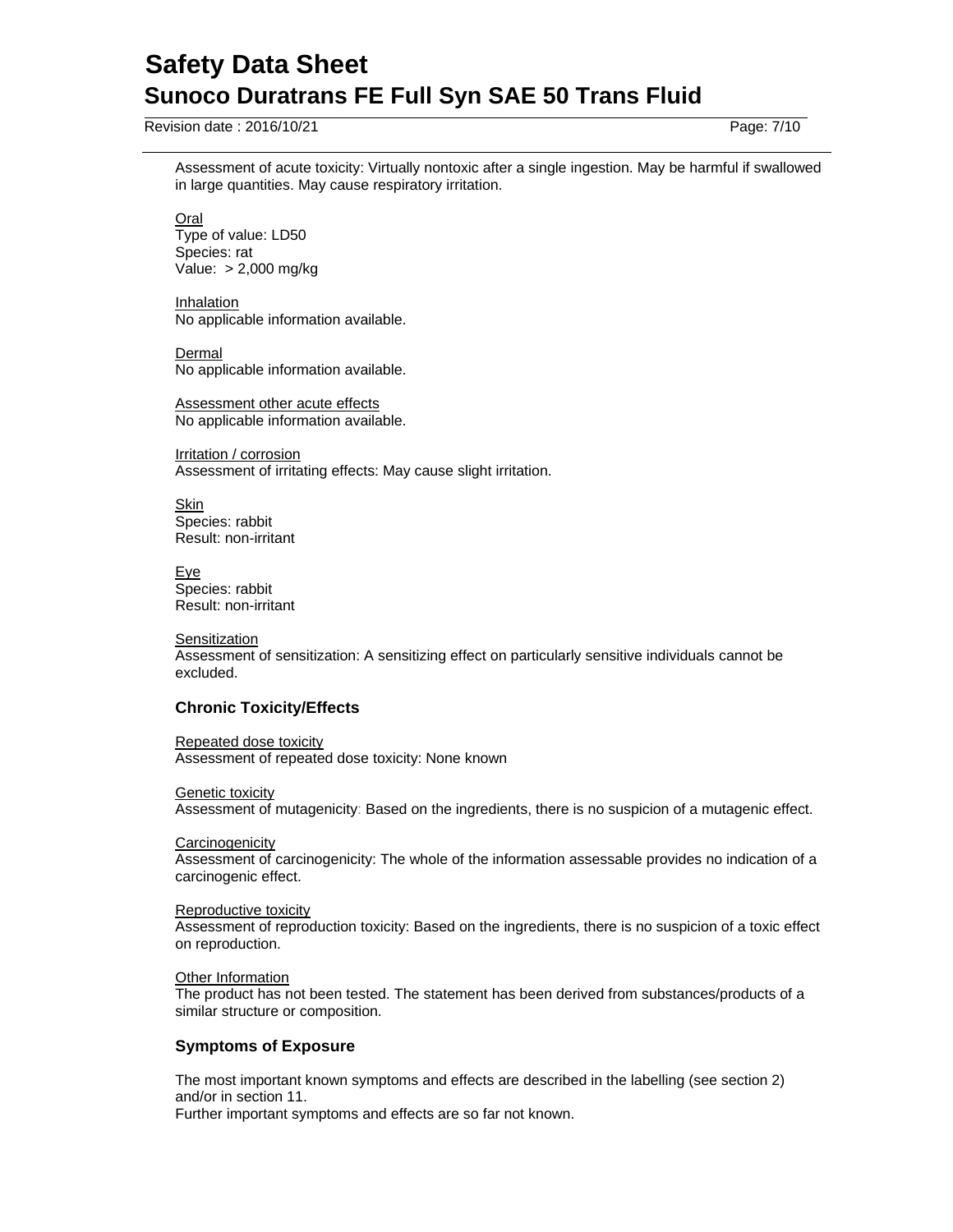Revision date : 2016/10/21 Page: 8/10

## **12. Ecological Information**

#### **Toxicity**

Aquatic toxicity

Assessment of aquatic toxicity:

Harmful to aquatic organisms, may cause long-term adverse effects in the aquatic environment. The product has not been tested. The statement has been derived from the properties of the individual components.

Toxicity to fish  $LC50 > 10 - 100$  mg/l

#### **Microorganisms/Effect on activated sludge**

Toxicity to microorganisms EC0:  $> 10 - 100$  mg/l

#### **Persistence and degradability**

Assessment biodegradation and elimination (H2O) Study scientifically not justified.

#### **Bioaccumulative potential**

Assessment bioaccumulation potential Study scientifically not justified.

#### **Mobility in soil**

Assessment transport between environmental compartments No data available.

## **13. Disposal considerations**

#### **Waste disposal of substance:**

Dispose of in accordance with national, state and local regulations. Do not discharge into drains/surface waters/groundwater.

It is the waste generator's responsibility to determine if a particular waste is hazardous under RCRA.

#### **Container disposal:**

Recommend crushing, puncturing or other means to prevent unauthorized use of used containers. Dispose of in accordance with national, state and local regulations.

## **14. Transport Information**

**Land transport**  USDOT

Not classified as a dangerous good under transport regulations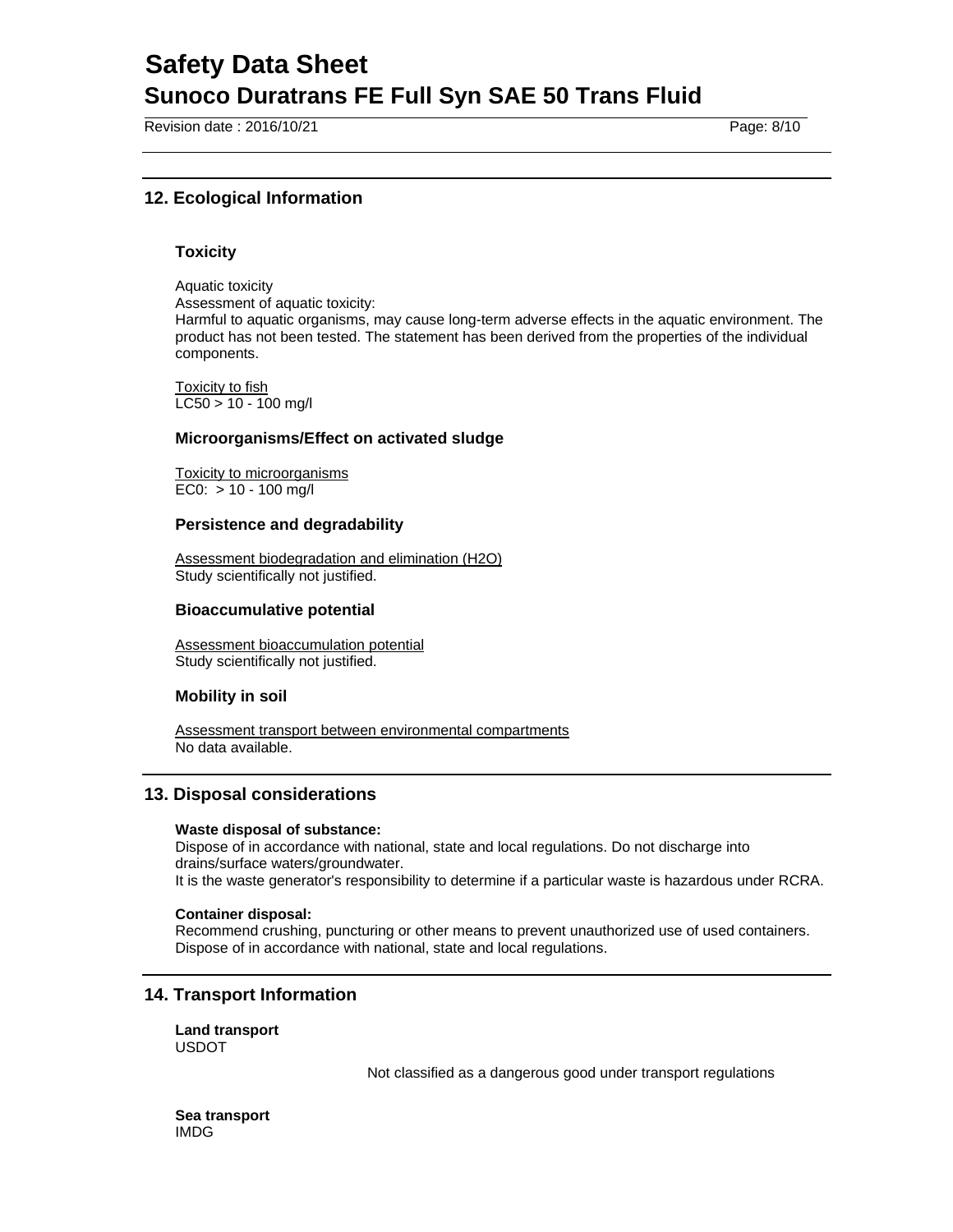Revision date : 2016/10/21 Page: 9/10

Not classified as a dangerous good under transport regulations

**Air transport**  IATA/ICAO

Not classified as a dangerous good under transport regulations

## **15. Regulatory Information**

#### **Federal Regulations**

**Registration status:**  Chemical TSCA, US released / listed

EPCRA 311/312 (Hazard categories): Not hazardous;

#### **State regulations**

**CA Prop. 65:**  THIS PRODUCT CONTAINS A CHEMICAL(S) KNOWN TO THE STATE OF CALIFORNIA TO CAUSE CANCER.

## **NFPA Hazard codes:**

Health : 1 Fire: 1 Reactivity: 0 Special:

**HMIS III rating**

Health: 1 Flammability: 1 Physical hazard: 0

## **16. Other Information**

**SDS Prepared by:** 

Sunoco Lubricants